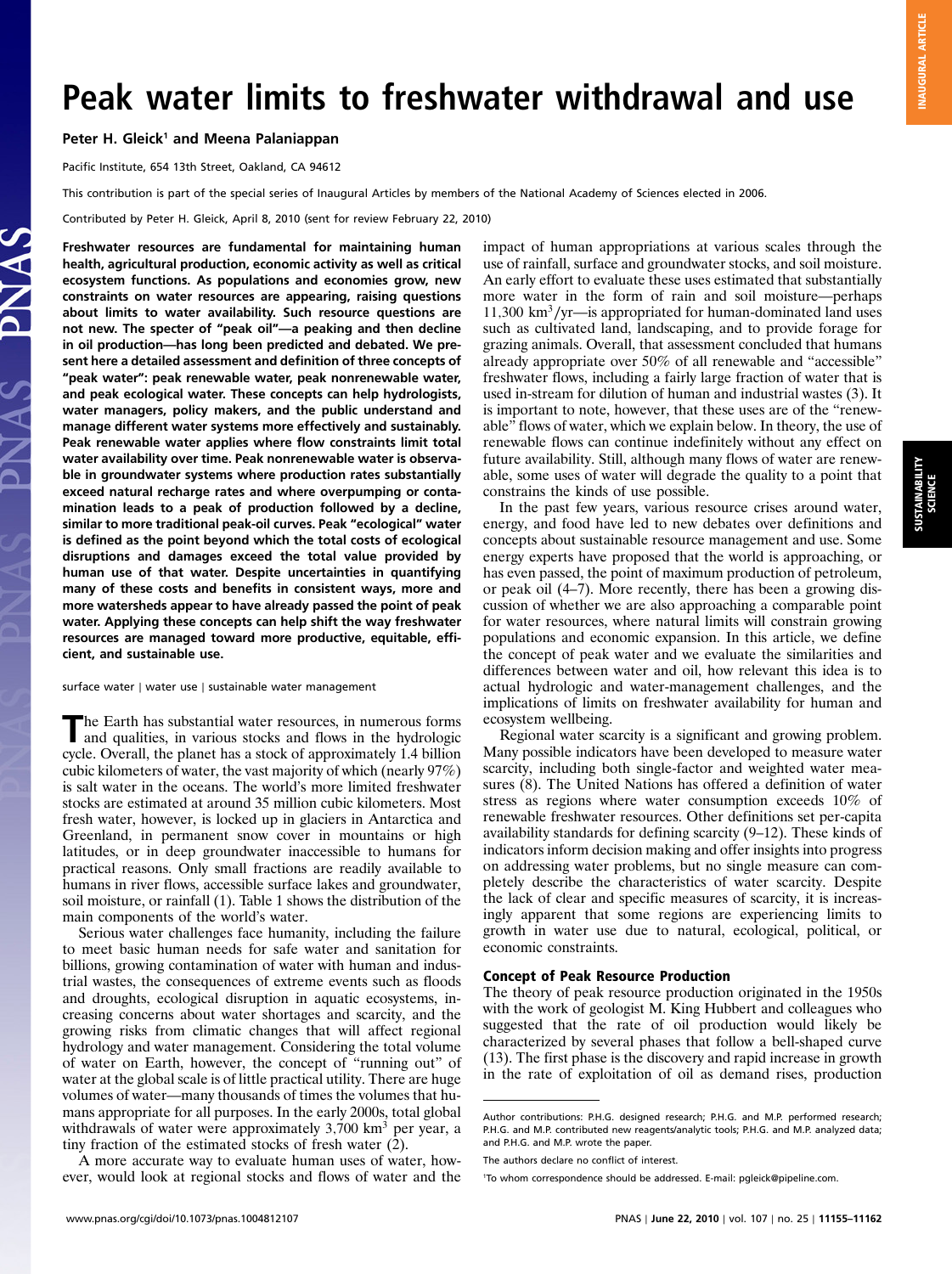#### Table 1. Major stocks of water on Earth (34)

|                                | Distribution area,<br>$10^3$ km <sup>2</sup> | Volume,<br>$10^3$ km <sup>3</sup> | Percent of total<br>water, % | Percent of<br>fresh water, % |
|--------------------------------|----------------------------------------------|-----------------------------------|------------------------------|------------------------------|
| Total water                    | 510,000                                      | 1.386 million                     | 100                          |                              |
| Total freshwater               | 149,000                                      | 35,000                            | 2.53                         | 100                          |
| World oceans                   | 361,300                                      | 1.340 million                     | 96.5                         |                              |
| Saline groundwater             |                                              | 13,000                            |                              |                              |
| Fresh groundwater              |                                              | 10,500                            | 0.76                         | 30                           |
| Antarctic glaciers             | 13,980                                       | 21,600                            | 1.56                         | 61.7                         |
| Greenland glaciers             | 1,800                                        | 2,340                             | 0.17                         | 6.7                          |
| Arctic islands                 | 226                                          | 84                                | 0.006                        | 0.24                         |
| Mountain glaciers              | 224                                          | 40.6                              | 0.003                        | 0.12                         |
| Ground ice/permafrost          | 21,000                                       | 300                               | 0.022                        | 0.86                         |
| Saline lakes                   | 822                                          | 85.4                              | 0.006                        |                              |
| Freshwater lakes               | 1,240                                        | 91                                | 0.007                        | 0.26                         |
| Wetlands                       | 2,680                                        | 11.5                              | 0.0008                       | 0.03                         |
| Rivers (as flows on average)   |                                              | 2.12                              | 0.0002                       | 0.006                        |
| In biological matter           |                                              | 1.12                              | 0.0001                       | 0.0003                       |
| In the atmosphere (on average) |                                              | 12.9                              | 0.0001                       | 0.04                         |

becomes more efficient, and costs fall. Second, as stocks of oil are consumed and the resource becomes increasingly depleted, costs rise and production levels off and peaks at a point now known as peak oil. Finally, increasing scarcity and costs lead to a decline in the rate of production more quickly than new supplies can be found or produced. This last phase would also be typically accompanied by the substitution of alternatives. The phrase peak oil refers to the point at which approximately half of the existing stock of petroleum has been depleted and the rate of production peaks (see Fig. 1). In a now-classic paper, Hubbert (1956) predicted that oil production in the United States would peak between 1965 and 1970 (13). In 1970, oil production in the United States reached a maximum and began to decline (Fig. 2). The concept of a roughly bell-shaped oil production curve has been proven for a well, an oil field, a region, and is thought to hold true worldwide.

In recent years, the concept of peak oil has received renewed attention because of growing concern that the world as a whole is approaching the point of declining petroleum production. No one knows when global oil production will actually peak, and forecasts of the date range from early in the 21st century to after 2025. One of many recent estimates suggests that oil production may peak as early as 2012 at 100 million barrels of oil per day (15). The actual



Fig. 1. There is no reason actual peak resource curves have to follow symmetrical bell curves.

peak of production will only be identified in hindsight, and its timing depends on the demand and cost of oil, the economics of technologies for extracting oil, the rate of discovery of new reserves compared to the rate of extraction, the cost of alternative energy sources, and political factors.

# Comparison of Peak Production in Oil and Water

Does production or use of water follow a similar bell-shaped curve? In the growing concern about global and local water shortages and scarcity, is the concept of peak water valid and useful to hydrologists, water planners, managers, and users? In the following sections, we consider the differences and similarities between oil and water to evaluate whether a peak in the production of water is possible, and in what contexts it may be relevant.

Key Characteristics of Renewable and Nonrenewable Resources. In any comparison among resources, it is vital to distinguish between renewable and nonrenewable resources. The key difference between these is that renewable resources are flow or rate limited; nonrenewable resources are stock limited (16). Stock-limited resources, especially fossil fuels, can be depleted without being replenished on a timescale of practical interest. Stocks of oil, for example, accumulated over millions of years; the volume of oil stocks is thus effectively independent of any natural rates of replenishment because such rates are so slow. Conversely, renewable resources, such as solar energy, are virtually inexhaustible over time, because their use does not diminish the production of the next unit. Such resources are, however, limited by the flow rate, i.e., the amount available per unit time. Our use of solar



Fig. 2. Total annual US production of crude oil, 1900–2007. US production peaked in 1970 (14, 33).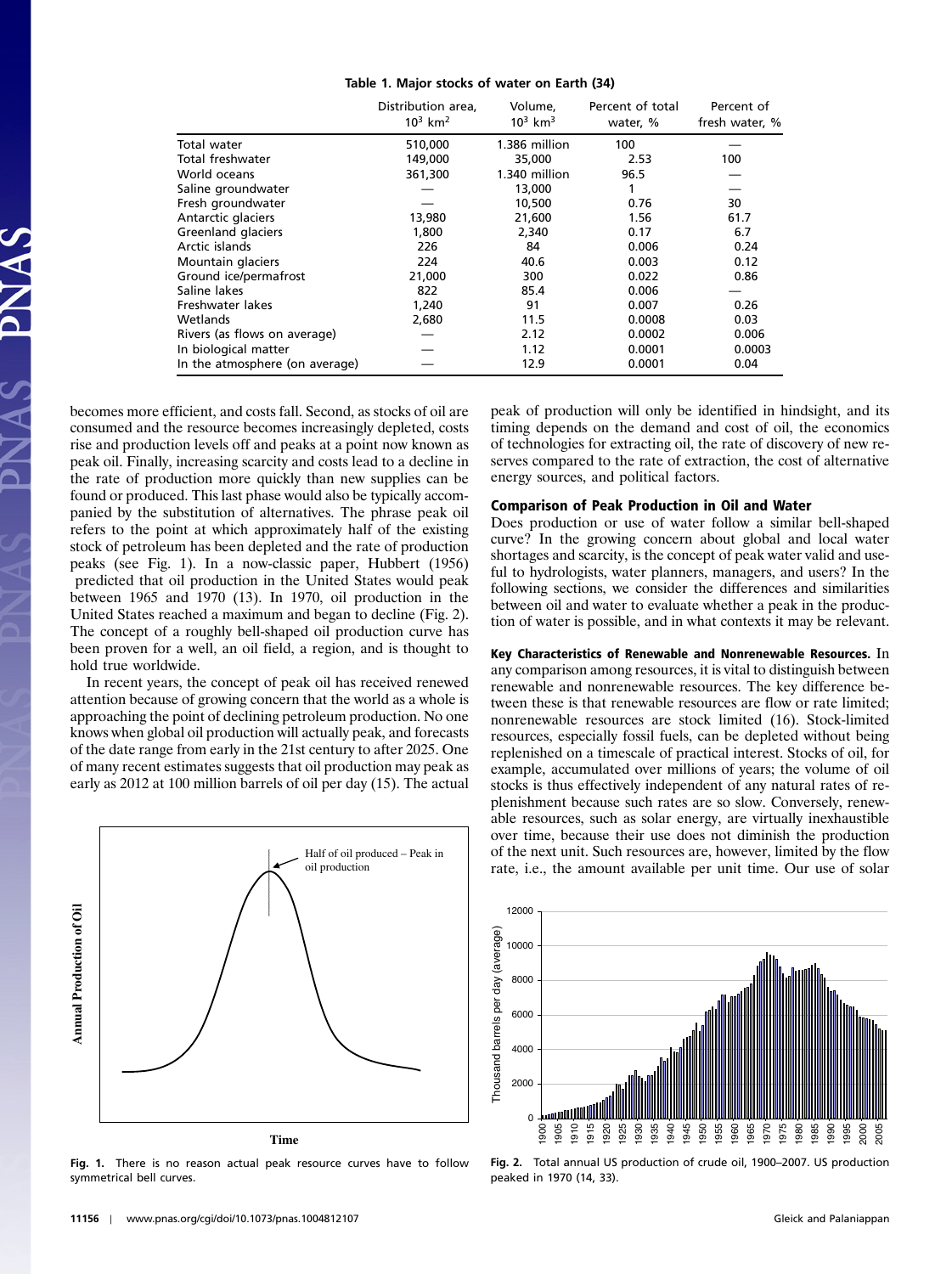energy has no effect on the next amount produced by the sun, but our ability to capture solar energy is limited to the rate at which it is delivered.

Water demonstrates characteristics of both renewable and nonrenewable resources. This dual characteristic of water has implications for the applicability of the term peak water. Water is largely a renewable resource with rapid flows from one stock and form to another, and the human use of water typically has no effect on natural recharge rates. But there are also fixed or isolated stocks of local water resources that are being consumed at rates far faster than natural rates of renewal. Most of these nonrenewable resources are groundwater aquifers—often called "fossil" aquifers because of their slow-recharge rates. Tiwari et al. (17) recently calculated that a substantial fraction of water used in India comes from nonrenewable groundwater withdrawals, and that water ends up in the oceans, incrementally raising sea levels, but substantially depleting groundwater stocks. Syed et al. (18) found similar transfers of nonrenewable groundwater for a wide variety of groundwater basins using new data from the GRACE satellite. Some surface water storage in the form of lakes or glaciers can also be used in a nonrenewable way where consumption rates exceed natural renewal, a problem that may be worsened by climate change, as noted below.

Consumptive vs. Nonconsumptive Uses. Another key factor in evaluating the utility of the concept of a resource peak is whether resource use is "consumptive" or "nonconsumptive." Practically every use of petroleum is consumptive; once the energy is extracted and used, it is degraded in quality.\* Almost every year, the amount of oil consumed matches the amount of oil produced, and sometimes we consume more than is produced that year. Thus a production curve for oil is solely dependent on access to new oil.

Not all uses of water are consumptive and even water that has been "consumed" is not lost to the hydrologic cycle or to future use—it is recycled by natural systems. Consumptive use of water typically refers to uses that make that water unavailable for immediate or short-term reuse within the same watershed. Such consumptive uses include water that has been evaporated, transpired, incorporated into products or crops, heavily contaminated, or consumed by humans or animals. As discussed in the section on the renewability of water resources, some stocks of water can be consumed locally, making them, effectively, nonrenewable resources. When withdrawals are not replaced on a timescale of interest to society, eventually that stock becomes depleted. The water itself remains in the hydrologic cycle, in another stock or flow, but it is no longer available for use in the region originally found. There are also many nonconsumptive uses of water, including water used for cooling in industrial and energy production, and water used for washing, flushing, or other residential uses if that water can be collected, treated, and reused. This water recycles into the overall hydrological cycle and has no effect on subsequent water availability in a region.

Substitutability. Another important characteristic of peak resource discussions is the potential to substitute alternatives for nonrenewable sources. As oil production declines and prices increase, substitutes that offer the same benefits become increasingly attractive. Oil serves particular functions in industrial society that can be satisfied by other means or resources (solar, natural gas, biofuels, etc.). In this sense, any depletable resource such as fossil fuels must be considered a transition option, useful only as long as its availability falls within economic and environmental limits. Like energy, water is used for a wide variety of pur-

poses. And like energy, the efficiency of water use can be greatly improved by changes in technologies and processes. Unlike oil, however, fresh water is the only substance capable of meeting certain needs. Thus, although other energy sources can substitute for oil, water has no substitutes for most uses.

When limits to water availability in a given region are reached, there are a few possible options to meet additional needs: reducing demand, substituting one use of water for another that has higher economic or social value, physically moving the demand for water to a region where additional water is available; or investing in a higher priced source of supply, including bulk imports or transfers of water. In this case, the cost of new supply, including the cost of transporting water, is a limiting factor.

A relevant concept to both peak water and peak oil, therefore, is the introduction of a "backstop" technology when the price of the resource rises, a concept given prominence by Nordhaus (19). As oil production peaks and then declines, the price of oil will rise in the classic "supply/demand" economic response. Prices will continue to rise until the point when a substitute, or backstop, for oil becomes economically competitive, at which point prices will stabilize at the new backstop price. Nordhaus (19) noted that a backstop alternative is one capable of meeting the demand and that has a virtually infinite resource base.

Similarly, for water, as cheaper sources of water are depleted or allocated, more and more expensive sources must be found and brought to the user, either from new supplies or reallocation of water among existing users. Fig. 3 graphs a potential waterproduction scenario in a watershed, where incremental supply increases through supply side projects, e.g., groundwater harvesting, in-stream flow allocation, and reservoir construction are layered upon each other until the maximum cost-effective extraction of surface and groundwater is reached.

Ultimately, the backstop price for water will also be reached. Unlike oil, however, which must be backstopped by a different, renewable energy source, the ultimate water backstop is still water, from an essentially unlimited source—for example, desalination of ocean water. The amount of water in the oceans that humans can use is limited only by how much we are willing to pay to remove salts and transport it to the point of use, and by the environmental constraints of using it. In some regions, desalination is already an economically competitive alternative, particularly where water is scarce compared to demand, such as certain islands in the Caribbean and parts of the Persian Gulf (20, 21).



Fig. 3. A potential water-production (supply) scenario in a watershed or region. As demand increases, incremental supply projects (new dams, reservoirs, pumping) increase water availability. Once the maximum cost-effective extraction of surface and groundwater is reached, there is a final shift to a higher cost backstop supply of water such as desalination or water transfers.

<sup>\*</sup>Due to the law of conservation of energy, energy is never consumed—simply converted to another form. But in this case, the use of oil converts concentrated, high-quality energy into low-quality, unusable waste heat, effectively "consuming" the oil.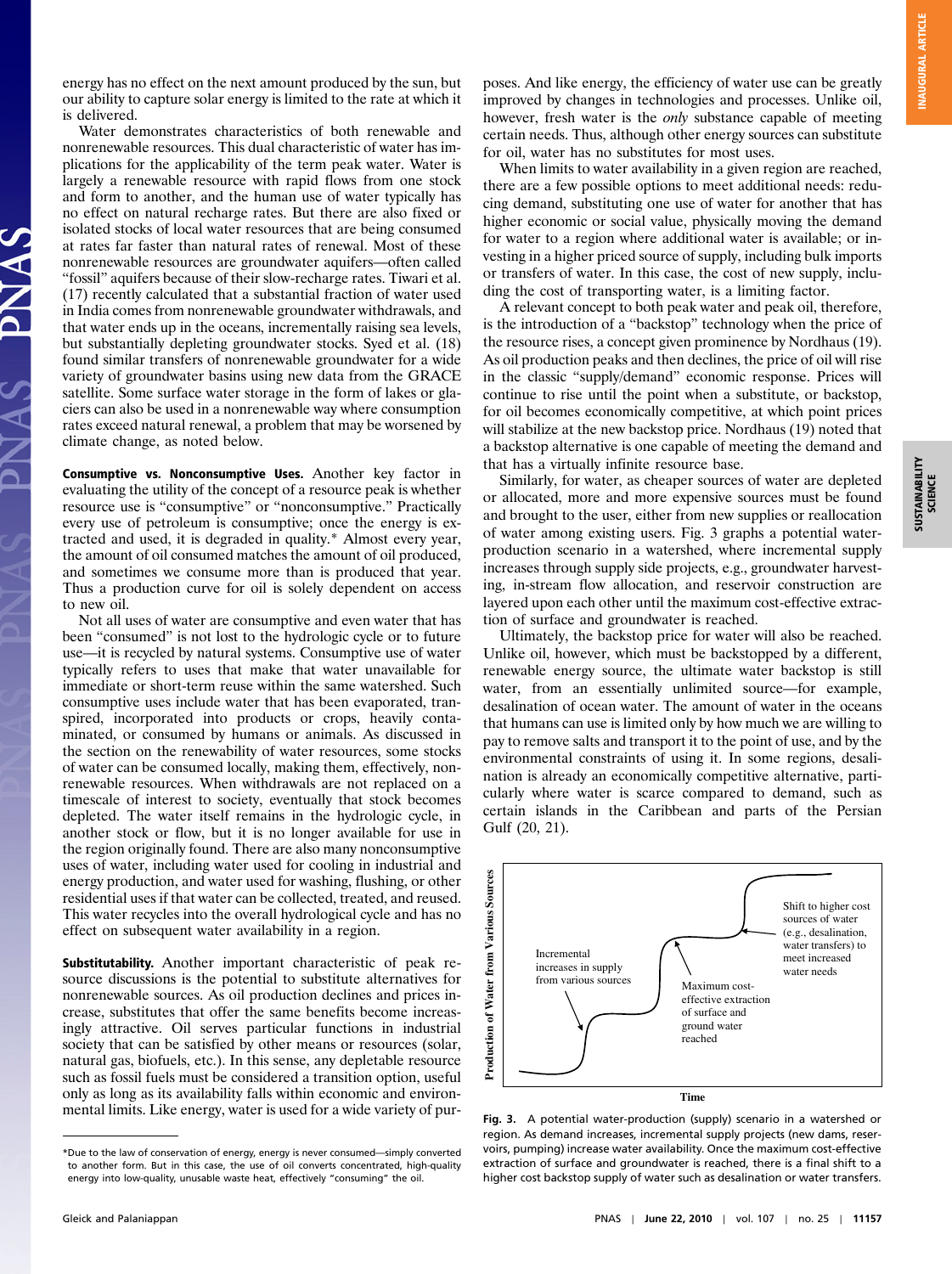Table 2. Summary comparison of oil and water

| Characteristic                           | Oil                                                                                                 | Water                                                                                                                                            |
|------------------------------------------|-----------------------------------------------------------------------------------------------------|--------------------------------------------------------------------------------------------------------------------------------------------------|
| Quantity of resource                     | Finite                                                                                              | Literally finite, but practically unlimited at a cost                                                                                            |
| Renewable or nonrenewable                | Nonrenewable resource                                                                               | Renewable overall, but with locally<br>nonrenewable stocks                                                                                       |
| Flow                                     | Only as withdrawals from fixed stocks                                                               | Water cycle renews natural flows                                                                                                                 |
| Transportability                         | Long-distance transport is economically viable                                                      | Long-distance transport is not economically viable                                                                                               |
| Consumptive versus<br>nonconsumptive use | Almost all use of petroleum is consumptive, converting<br>high-quality fuel into lower-quality heat | Some uses of water are consumptive, but many<br>are not; overall, water is not consumed from<br>the hydrologic cycle                             |
| Substitutability                         | The energy provided by the combustion of oil can be<br>provided by a wide range of alternatives     | Water has no substitute for a wide range of<br>functions and purposes                                                                            |
| Future prospects                         | Limited availability; substitution inevitable by a backstop<br>renewable source                     | Locally limited, but globally unlimited after<br>backstop source (e.g., desalination of oceans) is<br>economically and environmentally developed |

Transportability. The concept of running out of water at the global scale is of little practical use. Huge volumes of water over and above the volumes used by humans for all purposes are distributed around the world in various stocks. Because the Earth will never "run out" of fresh water, concerns about water scarcity must, therefore, be the result of something other than a fear that we are literally consuming a limited resource. And, of course, they are: Water challenges are the result of the tremendously uneven geographic distribution of water (due to both natural and human factors), the economic and physical constraints on tapping some of the largest volumes of freshwater (such as deep groundwater and ice in Antarctica and Greenland), human contamination of some readily available stocks, and the high costs of moving water from one place to another.

This last point—the "transportability" of water—is particularly relevant to the concept of peak water. Oil is transported around the world because it has a high economic value compared to the cost of transportation. For example, one of today's supertankers carries as much as 3.6 million barrels of oil. At a price of \$70 per barrel, that oil is worth over \$250 million dollars and the cost of transportation is minor. As a result, regional limits on oil availability can be overcome by moving oil from any point of production to any point of use. In contrast, water is very expensive to move any large distance, compared to its value. That same supertanker filled with freshwater would have an economic value of only around \$500,000<sup>†</sup> far too little to support long-distance shipping and regional constraints become a legitimate and serious concern.

As a result, media attention to the concept of peak water has focused on local water scarcity and challenges, for good reason. But there has been little or no academic research or analysis on this concept. In regions where water is scarce, the apparent nature of water constraints—and hence, some of the real implications of a "peak" in availability—are already apparent. Because the costs of transporting bulk water from one place to another are so high, once a region's water use exceeds its renewable supply, it will begin tapping into nonrenewable resources, such as slow-recharge aquifers. Once extraction of water exceeds natural rates of replenishment, the only long-term options are to reduce demand to sustainable levels, move the demand to an area where water is available, or to shift to increasingly expensive sources, such as desalination orimports of goods producedin regionswith adequate water supplies, the transfer of so-called virtual water (22).

There are very few exceptions to the economic limits on transporting water. Bottled water is sometimes consumed vast distances from where it was produced only because it commands a premium far above normal costs. Growth in bottled water consumption may expand in some markets, but overall, bulk water is not currently a significant export in commercial markets because

of the economic limits to transport and total volumes moved any significant distance are a tiny fraction of total urban or agricultural demands.

# Three Peak Water Concepts

Table 2 summarizes the characteristics of oil and water discussed above. Given the physical and economic characteristics of resources reviewed above, how relevant or useful is the concept of a peak in the production of water? We offer here three definitions where the concept of a peak is useful in the context of water resources and we introduce a term that is useful when thinking about maximizing the multiple services that water provides: "peak ecological water." These peak water concepts should help drive important paradigm shifts in how water is used and managed.

Peak Renewable Water. A significant, albeit poorly quantified fraction of total human use of water comes from water taken from renewable flows of rainfall, rivers, streams, and groundwater basins that are recharged over relatively short time frames. Such systems experience stochastic hydrology, but use of water does not affect the ultimate renewability of the resource, much like solar energy use. Because a particular water source may be renewable, however, does not mean that it is unlimited. Indeed, the first peak water constraint is the limit on total water that can be withdrawn from a system. The ultimate limit is the complete renewable flow.

As shown in Fig. 4, when the production of renewable water from a watershed reaches 100% of renewable supply, it forms a classic logistics curve, similar to a biological carrying capacity



Fig. 4. Theoretical logistics curve showing increasing annual production of renewable water from a watershed. Annual renewable water production increases exponentially and then levels off as it reaches the total annual renewable water supply in the watershed.

<sup>†</sup> Assuming a price equivalent to what industry and urban users pay for high-quality reliable municipal supplies.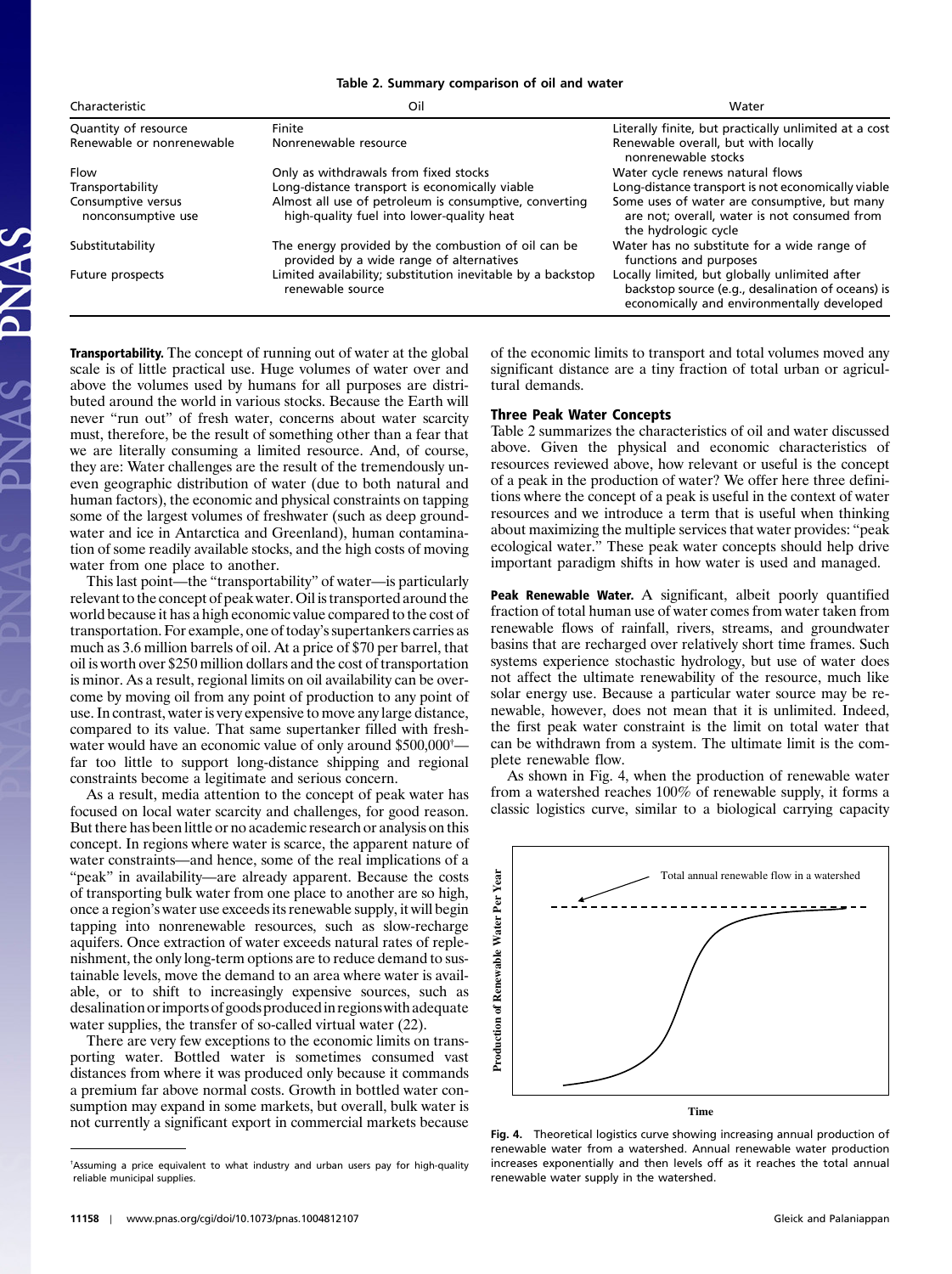SUSTAINABILITY **SUSTAINABILITY**<br>SCIENCE

model. Each watershed only has a certain amount of renewable water supply that is replenished every year. If the annual production of renewable water from a watershed began to increase exponentially, it approaches the natural limit of the total annual renewable supply of water (shown as a dashed line). This limit varies, of course, with natural variation in hydrology, but it is the ultimate limit in terms of appropriation of renewable water supply. The appropriate *practical* limit may be substantially less than this, as discussed below under *Peak Ecological Water*. than this, as discussed below under *Peak Ecological Water*.<br>Increasing annual renewable water use to the theoretical renewable limit has been shown to result in tremendous ecological, environmental, and human damage.

For a number of major river basins, peak renewable water limits have already been reached as human demand consumes close to the entire annual supply. The Colorado River in the United States, for example, is shared by seven US states and Mexico, and in an average year little or no water reaches the delta (see Fig. 5). For this watershed, the limit of peak renewable water is an average of around 18 billion cubic meters annually—the total average annual flow. Other rivers are increasingly reaching their peak limits as well, including the Huang He (Yellow River) in China, the Nile in Northern Africa, and the Jordan in the Middle East, where formerly perennial river flows now often fall to zero. Under other circumstances, as noted below, peak renewable water systems can sometimes be turned into nonrenewable systems through physical or chemical processes.

Peak Nonrenewable Water. In some watersheds, a substantial amount of current water use comes from stocks of water that are effectively nonrenewable, such as groundwater aquifers with very slow-recharge rates or groundwater systems that lose their ability to be recharged when overpumped due to compaction or other physical changes in the basin. When the use of water from a groundwater aquifer far exceeds the natural recharge rate, this stock of groundwater will be quickly depleted. Or when groundwater aquifers become contaminated with pollutants that make the water unusable, a renewable aquifer can become nonrenewable.

In these particular situations, the groundwater aquifer is closely analogous to an oil field or oil-producing region. Continued production of water beyond natural recharge rates will become increasingly difficult and expensive as groundwater levels



Fig. 5. Annual flows (in million cubic meters) of the Colorado River into the delta from 1905 to 2005 at the Southern International Border station. Note that, in most years after 1960, flows to the delta fell to zero as total withdrawals equaled total (or peak) renewable supply. The exceptions are extremely high-flow years when runoff exceeded demands and the ability to store additional water (International Boundary Waters Commission data on Colorado River flows at the Southern International Border. Water data from [http://www.ibwc.state.gov/wad/DDQSIBCO.htm\)](http://www.ibwc.state.gov/wad/DDQSIBCO.htm).

drop, leading to a peak of production, followed by diminishing withdrawals and use. This kind of unsustainable groundwater use can be found in the Ogallala Aquifer in the Great Plains of the United States, the North China plains, California's Central Valley, and numerous basins in India (23). Tiwari et al. (24) estimate that nonrenewable use of water in India averaged  $54 \pm$ 9 km<sup>3</sup> per year between 2002 and 2008 or around 8% of India's total water withdrawals.

As shown in Fig. 6, even when the rate of withdrawals from a groundwater aquifer passes the natural recharge rate for the aquifer (shown as a dashed line), the production of water from the aquifer can continue to increase until a significant portion of the groundwater has been harvested. After this point, deeper boreholes and increased pumping will be required to harvest the remaining amount of water, potentially reducing the rate of production of water.

It is also possible that the production of water from the aquifer will continue to increase until all the economically affordable groundwater is harvested, after which the production of water drops quickly. In both these cases, the important point is that extraction will not fall to zero, but to the renewable recharge rate where economically and physically sustainable pumpingis possible.

In some places, climate change will affect the nature and magnitude of peak water. Where local communities are currently dependent on river runoff from glacier melt, the loss of glaciers in coming years will lead to a "peak nonrenewable water" effect: the diminishment of water supply over time. Communities dependent on groundwater recharge that suffer a decrease in recharge rate will also experience an effect akin to peak water. In this case, the concept of peak water is slightly different: It is not affected by the magnitude of human use, but by physical or climatic factors that diminish the rate of, or potential for, replenishment. Similar to peak oil, however, when the stock is gone, alternative sources will have to be found.

Peak Ecological Water. For many watersheds, a more immediate and serious concern than running out of water is exceeding a point of water use that causes serious or irreversible ecological damage. Water provides many services: Not only does it sustain human life and commercial and industrial activity, but it is also fundamental for the sustenance for animals, plants, habitats, and environmentally dependent livelihoods (25, 26, 27).

Each new incremental supply project that captures water for human use and consumption decreases the availability of that source to support ecosystems and diminishes the capacity to provide services. The water that has been temporarily appropriated



Fig. 6. This theoretical curve shows the progression of unsustainable water extraction from a groundwater aquifer, hypothesizing a peak-type production curve for water after the production rates surpass the natural groundwater recharge rate and production costs rise. Long-term sustainable withdrawals cannot exceed natural recharge rates.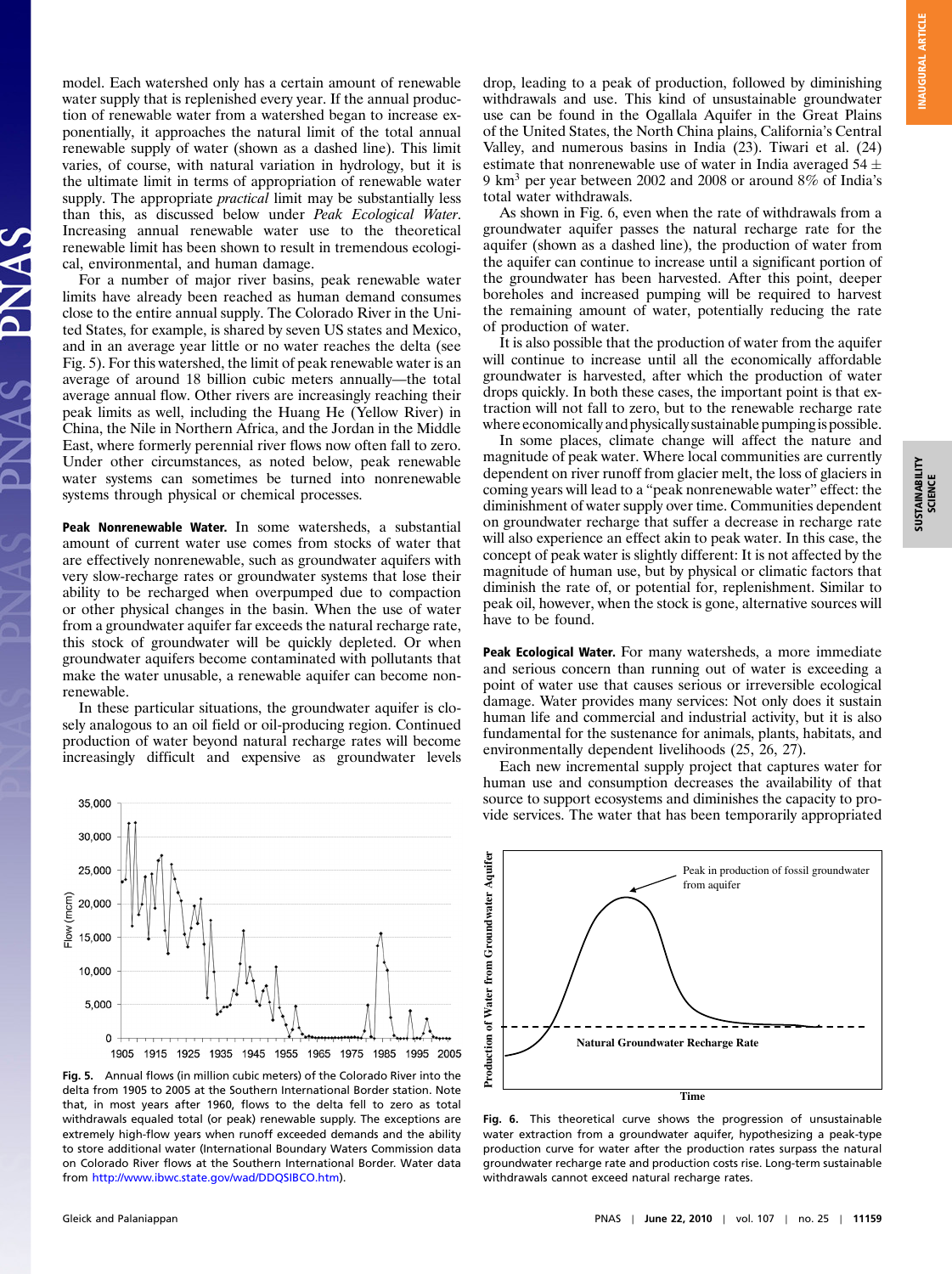or moved was once sustaining habitats and terrestrial, avian, and aquatic plants and animals. By some estimates, humans already appropriate almost 50% of all renewable and accessible freshwater flows (28), leading to significant ecological disruptions. Since 1900, half of the world's wetlands have disappeared (29). The number of freshwater species has decreased by 50% since 1970, faster than the decline of species on land or in the sea. River deltas are increasingly deprived of flows due to upstream diversions, or receive water heavily contaminated with human and industrial wastes.

Fig. 7 is a simplified graph of the value that humans obtain from water produced through incremental increases in supply (e.g., drinking water and irrigation), plotted against the declining value of the ecological services (e.g., water for plants and animals) that were being satisfied with this water. The graph assumes that ecological services decrease as water is appropriated from watersheds (though in nature such declines may be nonlinear). The pace or severity of ecological disruptions increases as increasing amounts of water are appropriated. Because ecological services are not easily valued in dollar terms, the y axis should be considered the overall (economic and noneconomic) "value provided by water."

At a certain point, the value of ecological services provided by water is equivalent to the value of human services satisfied by that same use of water. After this point, increasing appropriation of water leads to ecological disruptions beyond the value that this increased water provides to humans (the slope of the decline in ecological services is greater than the slope of the increase in value to humans). We define this point to be peak ecological water—where society will maximize the total ecological and human benefits provided by water. As shown in Fig. 8, the overall value of water, combining ecological and social benefits, then declines as human appropriation increases. Economists and resource analysts have long noted the difficulty of quantifying this point because of problems in assigning appropriate valuations to each unit of water or each unit of ecosystem benefit in any watershed (30). But the mistaken assumption that such values are zero has led to them being highly discounted, underappreciated, or ignored in 20th century water policy decisions.

### Peak Water in the United States

Data on total water use is sparse. Few countries or regions collect such data because of the physical or political difficulties of



**Water Appropriation by Humans**

Fig. 7. This graph charts the value of water provided by increasing supply from various sources in a watershed against the loss in value of ecological services provided by that water. As water withdrawals for human needs increase (solid line), the ecological services provided by same water are in decline (dashed line). At a certain point, the value of water provided through new supply projects is equal to the value of the ecological services. Beyond this point, ecological disruptions exceed the benefits of increased water extraction. We call this point peak ecological water (see Fig. 8).



**Water Appropriations by Humans**

Fig. 8. This graph charts the overall value of water, a combination of social, economic, and ecological value, as water appropriation by humans increases. The value increases to a peak, where benefits to society and ecosystems is maximized, but then declines as increased appropriations lead to excessive ecosystem and social costs. Nonmonetary costs and benefits are hard to quantify, but must be included to avoid exceeding the point of peak ecological water.

accurately measuring water withdrawals from countless diverse sources to meet agricultural, industrial, commercial, and domestic needs. As a result, identifying peak water limits will be difficult. Nevertheless, there is some strong evidence that the United States may have already passed the point of peak water, including peak renewable, nonrenewable, and ecological water. Fig. 9 shows US gross domestic product (in 2005 dollars) plotted with total water withdrawals in the United States, for all purposes, from 1900 to 2005, based on data from state and federal water agencies, compiled largely by the US Geological Survey's water use assessments (31). These two curves grew exponentially, in lockstep, through the first three-quarters of the 20th century. After the late 1970s, however, the two curves split apart, and total water withdrawals in the United States are now below their maximum level. Per-capita water withdrawals have fallen even more, as population has also continued to grow. Some of the reasons for this dramatic change include improving efficiency of water use, changes in the structure of the US economy, the implementation of the Clean Water Act, which led to reductions in industrial water use and discharges, and physical, economic, and environmental constraints on access to new supplies. Some of the reasons for this change are explored in more detail elsewhere (32). But the graph suggests that the United States may well be past the point of peak water.

Whether this change is permanent or temporary is unknown. In theory, US production of oil could increase again and even exceed, for a while, the previous peak, although resource, economic, and environmental constraints make this unlikely. Similarly, total water withdrawals could certainly begin to increase again, but many factors suggest this is unlikely in the long run. Significant expansion of irrigated agriculture, which dominates US water use, seems improbable, especially in the western US where almost all major rivers and aquifers are already tapped out—at the limits of their renewable and nonrenewable supplies. Another major driver of US freshwater use is power plant cooling, and a significant expansion of cooling demand also seems unlikely because of constraints on water withdrawals, even in relatively well-watered regions, and because efforts to move from central water-intensive thermal plants to less-water-intensive renewable systems are gaining traction. Certainly, some regions have passed the point of peak ecological water and efforts are now focused on how to restore some water for the environment,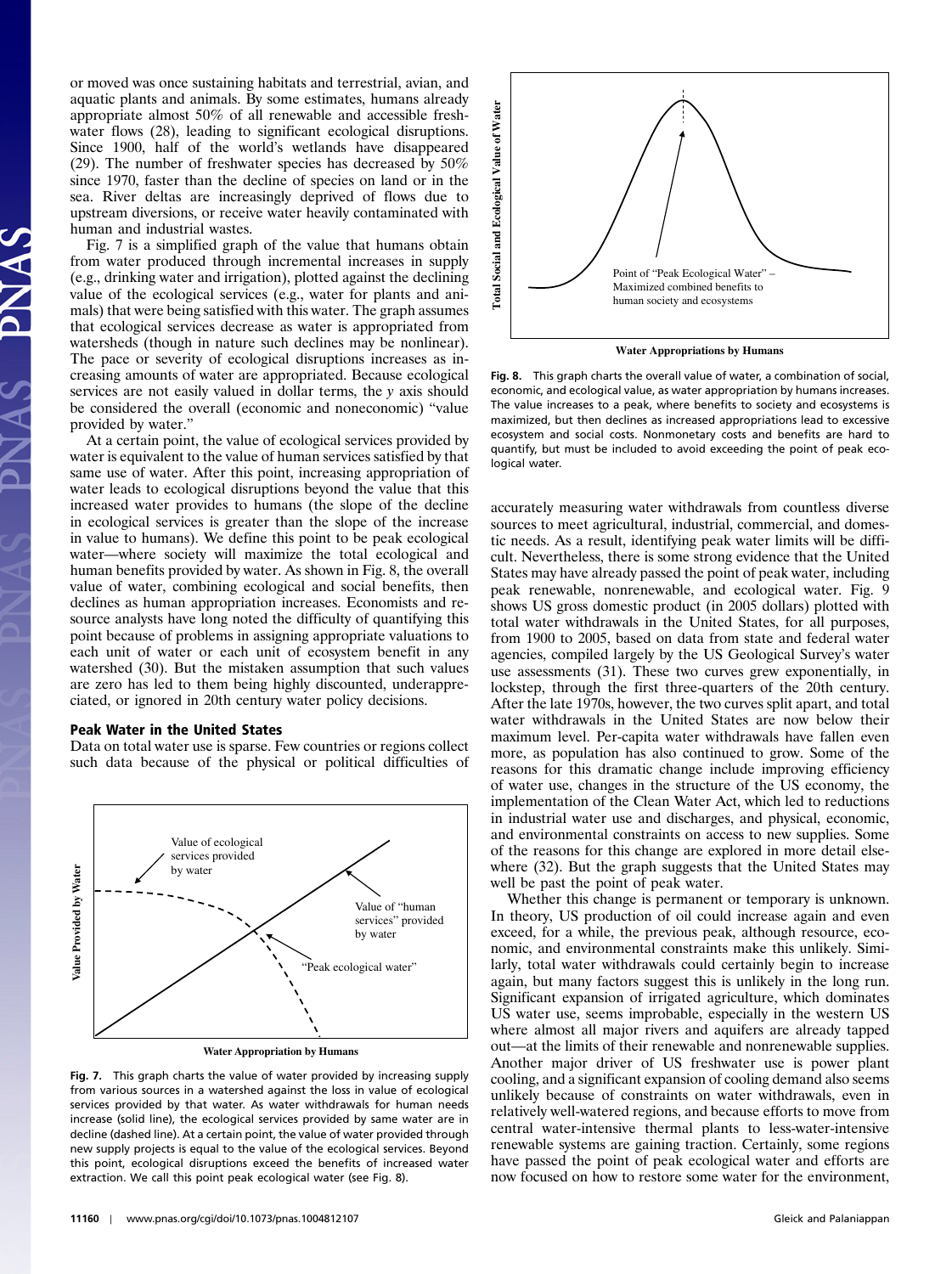

Fig. 9. US gross domestic product (GDP) in 2005 dollars from 1900 to 2005 (left axis) plotted with total water withdrawals for all purposes in cubic kilometers per year (right axis). Data on GDP come from the US Bureau of Economic Analysis; data on water use comes from the US Geological Survey (31).

not how to take more out. In short, we think it possible that the United States is past the point of peak water and the focus of future water use efforts will be on improving efficiency of current uses and reallocating water from one existing user to another.

### Conclusions: Implications of Peak Water

As the world anticipates a resource-constrained future, the specter of peak oil—a peaking in the production of oil—has been predicted. Real limits on water are far more worrisome, and far more difficult to evaluate, than limits on traditional nonrenewable resources such as petroleum. Water is fundamental for ecosystem health and for economic productivity, and for many uses it has no substitutes. This paper offers three separate definitions of peak water, for renewable and nonrenewable water systems and also introduces the concept of peak ecological water. We also raise the possibility that the United States has already passed the point of peak water.

The concept of peak water does not mean we will run out of water. Water is a renewable resource and is not consumed in the global sense: Hence, water uses within renewable peak limits can continue indefinitely. But not all water use is renewable; indeed some water uses are nonrenewable and unsustainable. Groundwater use beyond normal recharge rates follows a peak-oil type curve with a peak and then decline in water production. Such peak nonrenewable water problems are increasingly evident in major groundwater basins with critical levels of overdraft, such as the Ogallala and California's Central Valley in the United States, the North China Plains, and in numerous states in India, such as Andhra Pradesh, Rajasthan, and Tamil Nadu. Peak ecological water refers to the point after which the cost of disruptions that occur in the ecological services that water provides exceeds the value provided by additional increments of water use by humans for economic purposes. Defined this way, many regions of the world have already surpassed peak ecological water—humans use more water than the ecosystem can sustain without significant deterioration and degradation.

The concepts around peak water are also important in driving some paradigm shifts in the use and management of water. There are growing efforts to quantify peak ecological limits and to develop policies to restore water for ecosystem services in basins where serious ecological disruptions have already been recognized. Improvements in the ability to identify groundwater basins suffering from nonrenewable withdrawals are increasing the pressure on water managers to reduce withdrawals to more sustainable levels, or to better integrate surface and groundwater management. And the realization that there are limits to peak renewable water use are forcing new discussions about improving water-use efficiency and developing innovative technologies for water treatment and reuse as alternatives to expanding traditional supply projects to further mine overtapped renewable water sources. The bad news is that we are increasingly reaching peak water limits. The good news is that recognizing and understanding these limits can stimulate innovations and behaviors that can reduce water use and increase the productivity of water, shifting water policy toward a more sustainable water future.

ACKNOWLEDGMENTS. Thanks to our colleagues at the Pacific Institute, including Heather Cooley and Nancy Ross, for comments and feedback as we were preparing this analysis. Thanks also to Professors Robert Glennon and Robert Wilkinson for reviewing the manuscript and offering thoughtful and helpful suggestions for improving it.

4. Bentley RW (2002) Global oil and gas depletion: An overview. Energ Policy 30 (3):189–205.

<sup>1.</sup> Shiklomanov IA (2000) Appraisal and assessment of world water resources. Water Int 25(1):11–32.

<sup>2.</sup> Gleick PH (2006) The World's Water 2006–<sup>2007</sup> (Island Press, Washington, DC), Data Table 2, pp 228–236.

<sup>3.</sup> Postel SL, Daily GC, Ehrlich PR (1996) Human appropriation of renewable fresh water. Science 271:785–788.